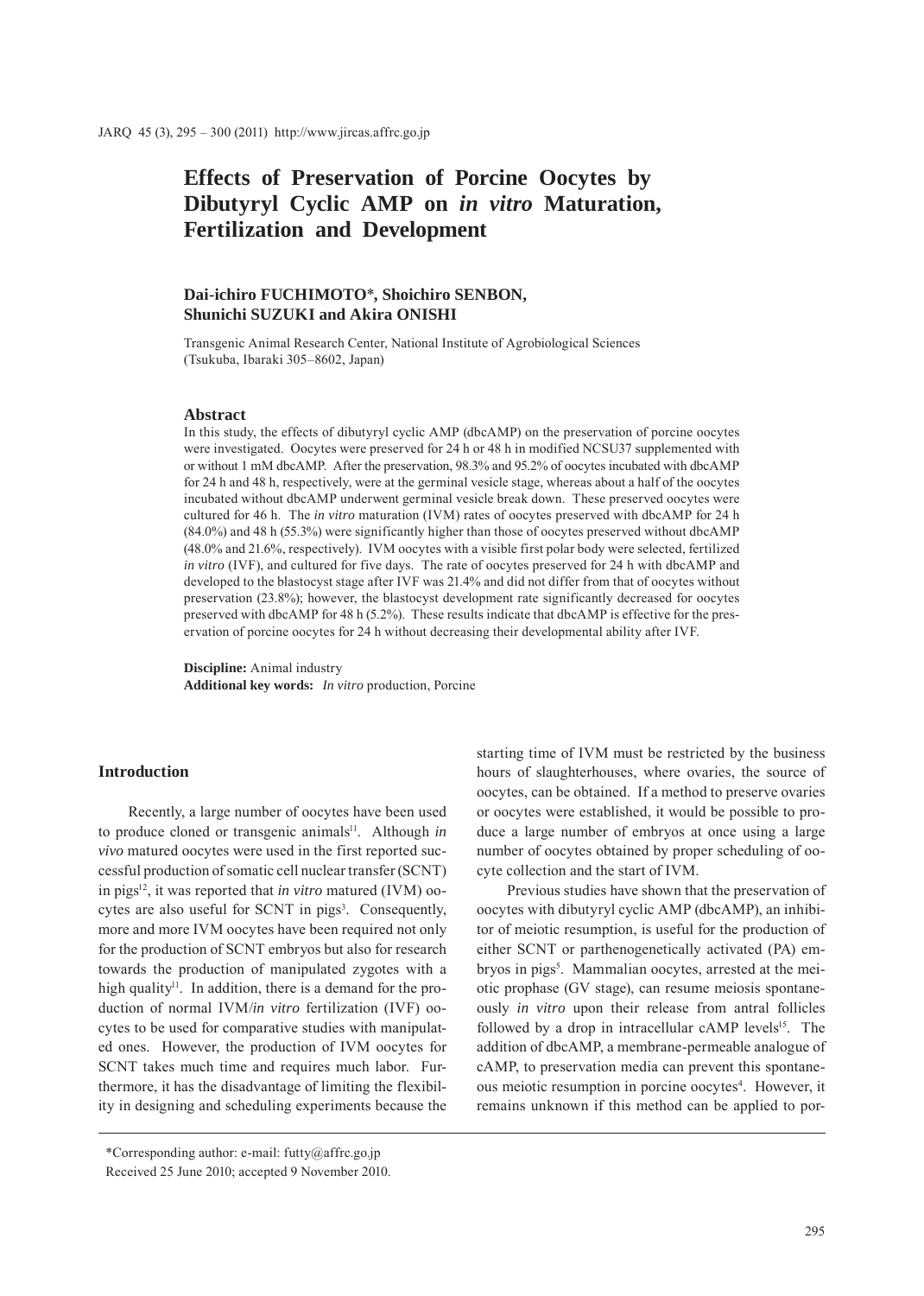cine IVM/IVF because there have been no studies dealing with IVF of oocytes preserved by this method. Thus, in this study, we examined whether the oocyte preservation method using dbcAMP can be adapted to porcine IVM, and the adaption of the preservation method to IVF was then examined.

## **Materials and methods**

# **1. Basic medium for preservation,** *in vitro* **maturation (IVM) and fertilization (IVF) of oocytes, and subsequent** *in vitro* **culture (IVC) of embryos**

Modified NCSU-37 medium<sup>4,8</sup> containing 0.6 mM cysteine (Sigma Chemical Co., St. Louis, MO, USA) with 100 IU/mL penicillin (Sigma), 50 μg/mL streptomycin (Sigma) and 10% porcine follicular fluid (pFF) was used as the basic medium (mNCSU-37) for preservation and IVM of oocytes. The pFF was prepared by aspirating follicles (3–8 mm in diameter) located in the outer layer of prepubertal porcine ovaries preserved at 4ºC, and stored at -30ºC until just before use. For the IVF medium, pigFM17 supplemented with 2 mM caffeine (Sigma) and 3 mg/mL BSA (fraction V, Sigma) was used. PZM-5 (Research Institute for the Functional Peptides Co., Ltd., Yamagata, Japan) medium was used for IVC of embryos.

### **2. Preparation and preservation of oocytes**

Porcine ovaries were obtained from prepubertal crossbred gilts at a local slaughterhouse and transported to the laboratory at 30–35ºC within 1 h of slaughter. Cumulus-oocyte complexes (COCs) were collected from follicles (3–5 mm in diameter) in the outer layer of the ovaries by aspiration with an 18-gauge needle into a 10 mL disposable syringe. COCs surrounded by not less than three layers of cumulus cells were selected and washed three times with TALP-HEPES (Research Institute for the Functional Peptides), and then washed three times in mNCSU-37. COCs were cultured in 100 μL preservation medium; mNCSU-37 supplemented with or without 1 mM dbcAMP (Sigma) in a Reproplate (Research Institute for the Functional Peptides), covered with liquid paraffin (light mineral oil; Nakarai Tesque, Kyoto, Japan) for 0, 24, or 48 h in an atmosphere of 5% CO<sub>2</sub>, 5% O<sub>2</sub>, and 90% N<sub>2</sub> at 39°C. Each droplet contained 10–20 COCs.

### **3. IVM of oocytes**

IVM of oocytes was performed as previously described<sup>8</sup>. Briefly, subsequent to preservation, about 15 COCs were cultured in 100 μL of mNCSU-37 supplemented with 10 IU hCG (Sankyo, Tokyo, Japan), 10 IU PMSG (Sankyo), and 1 mM dbcAMP, covered with liquid paraffin (light mineral oil; Nakarai Tesque) for 20 h, and

then subsequently cultured in mNCSU-37 with neither dbcAMP nor gonadotrophin for 24 h at 39ºC in an atmosphere of 5% CO<sub>2</sub> and 5% O<sub>2</sub> in N<sub>2</sub> gas. After the maturation culture, COCs were transferred into TALP-HEPES supplemented with 150 IU/mL hyaluronidase, and the oocytes were then freed from the cumulus cells mechanically by repeated pipetting using a fine glass pipette.

## **4. Developmental competence of preserved oocytes after IVM, IVF, and IVC**

Frozen-thawed spermatozoa  $(1 \times 10^8 \text{ cells/mL})$  were pre-incubated for 15 min at 37ºC in an M199 medium (Invitrogen, Carlsbad, California, USA), supplemented with 10% fetal calf serum (v/v) (Funakoshi, Tokyo, Japan), and adjusted to pH 7.8<sup>10</sup>. A portion (10  $\mu$ L) of the pre-incubated spermatozoa was introduced into 90 μL of Pig-FM containing about 10 PB oocytes; PB oocytes were co-cultured with spermatozoa at a final concentration of  $2 \times 10^5$ cells/mL for 3 h at  $39^{\circ}$ C in an atmosphere of  $5\%$  CO<sub>2</sub>,  $5\%$  $O<sub>2</sub>$ , and 90% N<sub>2</sub>. The putative zygotes were then transferred to a 100 μL droplet of PZM-5 and cultured for five days at  $39^{\circ}$ C in an atmosphere of  $5\%$  CO<sub>2</sub> and  $5\%$  O<sub>2</sub> in  $N_{2}$ .

### **5. Experimental design**

In Experiment 1, COCs were cultured in mNCSU-37 supplemented with or without 1 mmol/L dbcAMP (Sigma) for 0, 24, or 48 h, and then their nuclear status was observed. Then they were matured *in vitro,* and their nuclear maturation was assessed by their nuclear phase and the extrusion of PB after fixation. The oocytes after preservation culture and/or maturation culture were fixed with acetic acid:ethanol (1:3 v/v) for 48–72 h, and stained with  $1\%$  (v/v) orcein; the oocytes with a first polar body and a metaphase plate (the second meiotic metaphase: M-II) were classified as matured oocytes.

In Experiment 2, to investigate the ability of the PB oocytes to develop to the blastocyst stage *in vitro* after IVF, the inseminated oocytes were cultured *in vitro* (Fig. 1). The denuded oocytes were transferred to hyperosmolarity (320 mOsm/kg) TALP-HEPES supplemented with 20 mM sorbitol (WAKO, Tokyo, Japan) and examined to determine whether they extruded the first polar body (PB oocytes) under a stereoscopic microscope at 37ºC. The selected PB oocytes were used for IVF. At the end of the insemination for 10 h, putative zygotes were fixed with acetic acid:ethanol (1:3 v/v) for 48–72 h, and then stained with  $1\%$  (v/v) orcein. To examine the incidence of oocyte penetration, the rates of oocytes with male and female pronuclei were assessed. Although PB oocytes were considered to be matured, it should be noted that a difference in the maturation rate between the two methods was re-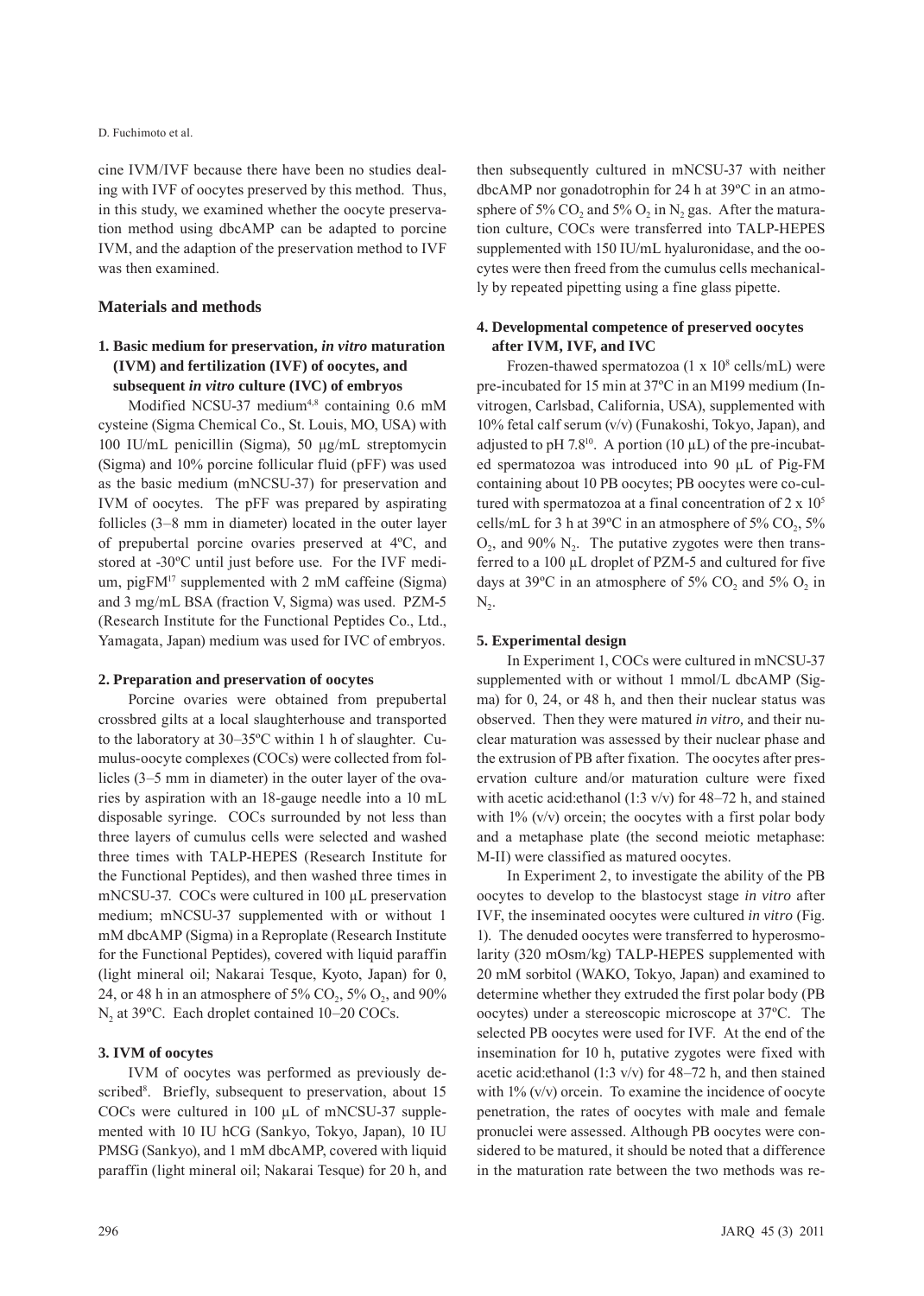Preservation of Porcine Oocytes Using dbcAMP

ported<sup>7</sup>; 94% of oocytes with a visible first polar body under a stereomicroscope were found to be at the metaphase II stage after fixation and staining.

### **6. Statistical analysis**

Data were analyzed using analysis of the chi-square test. A  $p$  value of <0.05 was considered to be statistically significant.

# **Results**

# **1. Experiment 1. Effect of dbcAMP on meiotic arrest at germinal vesicle (GV) stage and subsequent nuclear maturation during IVM**

Almost all of the oocytes preserved for 0 h, which did not undergo preservation, stayed at the GV stage (99.0%), and after 24 h and 48 h of preservation incubation, the majority of oocytes preserved with dbcAMP remained at the GV stage (98.3% and 95.7%, respectively; Table 1), whereas approximately half of the oocytes preserved without dbcAMP remained at the GV stage (58.0% and 46.0%, respectively; Table1), and the rest underwent germinal vesicle breakdown (GVBD). The maturation rates, defined as rates of oocytes with a metaphase plate and one polar body, for oocytes preserved with dbcAMP for 24 h  $(84.0\%)$  and 48 h  $(55.3\%)$  were significantly lower than those for oocytes without preservation (0 h, 95.3%), but significantly higher than those for oocytes preserved without dbcAMP (48.0% and 21.6%, respec-



# **2. Experiment 2. Developmental competence of preserved oocytes after IVM and IVF**

When PB oocytes from 0 h, 24 h, and 48 h preserved oocytes, respectively, were fertilized and cultured *in vitro*, the penetration and monospermic penetration rates of the PB oocytes significantly decreased at 24 h or 48 h of preservation (53.0% at 0 h preservation, 37.2% at 24 h, and 32.4% at 48 h for penetration rate, and 36.5% at 0 h preservation, 27.1% at 24 h, and 26.4% at 48 h for monospermic penetration rate, respectively; Table 2). In contrast, the rates of PB oocytes that developed to the blastocyst stage were not different between oocytes preserved for 0 h (23.8%) and 24 h (21.4%); however, the rate was significantly lower in PB oocytes preserved for 48 h (5.2%) (Table 3) .

### **Discussion**

In this study, we demonstrated that the meiotic arrest of porcine oocytes can be successfully maintained in a medium supplemented with dbcAMP and pFF for at least 48 h, and at least for 24 h while keeping the ability of the preserved oocytes to develop into blastocysts after IVM, IVF, and IVC at a similar rate as oocytes without preservation. In addition, it has already been reported that dbcAMP could maintain meiotic arrest and developmental potential of porcine oocytes after parthenogenetic



**Fig. 1. The scheme of Experiment 2 showing the time duration and supplementation (dbcAMP, hormones) of preservation and** *in vitro* **maturation media**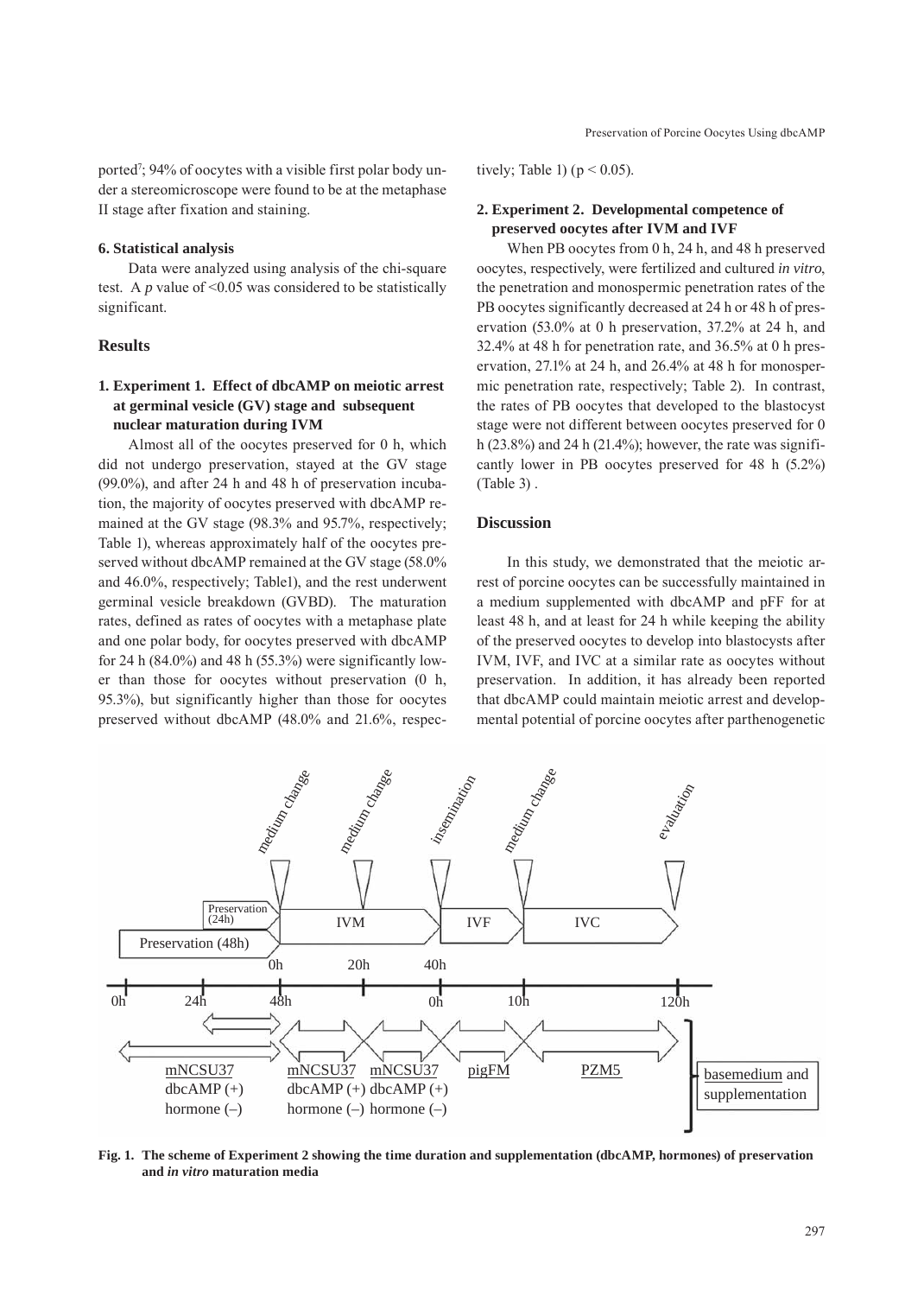#### D. Fuchimoto et al.

| Preservation<br>period (h) | dbcAMP                   | No. of oocytes remaining at GV stage /<br>examined $(\% )$ |                       | No. of oocytes matured***/<br>examined $(\% )$ |              |  |
|----------------------------|--------------------------|------------------------------------------------------------|-----------------------|------------------------------------------------|--------------|--|
| $\theta$                   |                          | 100/101                                                    | $(99.0)^{a}$          | 102/107                                        | $(95.3)^c$   |  |
| 24                         | $^+$                     | 113/115                                                    | $(98.3)$ <sup>a</sup> | 100/119                                        | $(84.0)^d$   |  |
| 24                         | $\overline{\phantom{0}}$ | 65/112                                                     | $(58.0)^{b}$          | 49/102                                         | $(48.0)^e$   |  |
| 48                         | $^+$                     | 110/117                                                    | $(94.0)^{a}$          | 57/103                                         | $(55.3)^{f}$ |  |
| 48                         | $\overline{a}$           | 52/113                                                     | $(46.0)^{b}$          | 22/102                                         | $(21.6)^{8}$ |  |

### **Table 1. Effect of dbcAMP on the preservation**\* **(meiotic arrest) of oocytes at the germinal vesicle (GV) stage and their maturation rate after** *in vitro* **maturation**\*\*

\* Oocytes were preserved in NCSU-37 medium supplemented with 10% follicular fluid, and with or without 1 mM dbcAMP. \*\* Preserved oocytes were matured in modified NCSU37 supplemented with 1 mM dbcAMP and gonadotrophins for 22 h, and sub-

sequently cultured in the same maturation medium but without dbcAMP or gonadotrophins for an additional 24 h. \*\*\* Oocytes with a first polar body and metaphase plate were considered as mature. The experiments were repeated 3-5 times.

 $a-g$  Values with different superscripts in the same column differ significantly ( $p<0.05$ ).

|  | Table 2. Effect of the preservation* period of porcine oocytes on in vitro fertilization (IVF) |  |  |  |  |
|--|------------------------------------------------------------------------------------------------|--|--|--|--|
|  |                                                                                                |  |  |  |  |

| Preservation<br>period (h) | No. of oocytes<br>used for IVF |    | No. of oocytes<br>penetrated $(\% )$ |    | No. of oocytes with<br>monosperm/<br>inseminated $(\% )$ | No. of oocytes with<br>monosperm /<br>penetrated $(\% )$ |
|----------------------------|--------------------------------|----|--------------------------------------|----|----------------------------------------------------------|----------------------------------------------------------|
| $\theta$                   | 115                            | 61 | $(53.0)^{a}$                         | 42 | $(36.5)^{\circ}$                                         | $(68.9)^e$                                               |
| 24                         | 129                            | 48 | $(37.2)^{b}$                         | 35 | $(27.1)^d$                                               | $(72.9)^e$                                               |
| 48                         | 68                             | 22 | $(32.4)^{b}$                         | 18 | $(26.4)^d$                                               | $(81.8)^e$                                               |

The experiments were repeated 3-5 times.

\* Oocytes were preserved in NCSU-37 medium supplemented with 10% follicular fluid and 1 mM dbcAMP.

\*\* IVM oocytes with the visible first polar body were selected as mature oocytes, used for IVF, and cultured in PZM-5 for 10 h to assess their penetration rate.

<sup>a-e</sup> Values with different superscripts in the same column differ significantly ( $p$ <0.05).

### **Table 3. Effect of the preservation\* period of porcine oocytes on the subsequent development to the blastocyst stage after** *in vitro* **maturation (IVM) and fertilization (IVF)**

| period (h) | Preservation No. of oocytes<br>used for IVC | No. of oocytes<br>developed to<br>blastocyst $(\%)$ |                        |  |  |
|------------|---------------------------------------------|-----------------------------------------------------|------------------------|--|--|
| $^{(1)}$   | 585                                         | 139                                                 | $(23.8)^{a}$           |  |  |
| 24         | 543                                         | 116                                                 | $(21.4)$ <sup>ab</sup> |  |  |
| 48         | 210                                         | 11                                                  | $(5.2)^{b}$            |  |  |

The experiments were repeated 3-5 times.

activation (at least for 48 h) and somatic cell nuclear transfer (at least for 96 h)<sup>5</sup>. Thus, these findings suggest that porcine oocytes can be preserved in the medium supplemented with dbcAMP for 24 h without meiotic resumption and keeping the ability to develop to the blastocyst stage.

When oocytes were preserved with or without dbcAMP, their maturation rate to M-II was lower in comparison with the oocytes without preservation. However, a significantly higher maturation rate was obtained in oocytes preserved for 24 and 48 h with dbcAMP than those in those preserved without dbcAMP (control group). After preservation culture, the nuclear morphology of the oocytes was different from that of the oocytes without preservation. The nuclear morphology is classified into four categories: GV-I, GV-II, GV-III, and GV-IV in order of their developmental stage by the shape of chromatin, the presence of nucleolus, and the status of the nucleoplasm9 . After preservation culture, the oocytes beyond the GV-II (66.2% of oocytes preserved with dbcAMP for

<sup>\*</sup> Oocytes were preserved in NCSU-37 medium supplement-

ed with 10% follicular fluid and 1 mM dbcAMP. \*\* IVM oocytes with the visible first polar body were selected as mature oocytes, used for IVF, and cultured in PZM-5 for five days to assess their development to the blastocyst stage.

a-b Values with different superscripts in the same column differ significantly ( $p < 0.05$ ).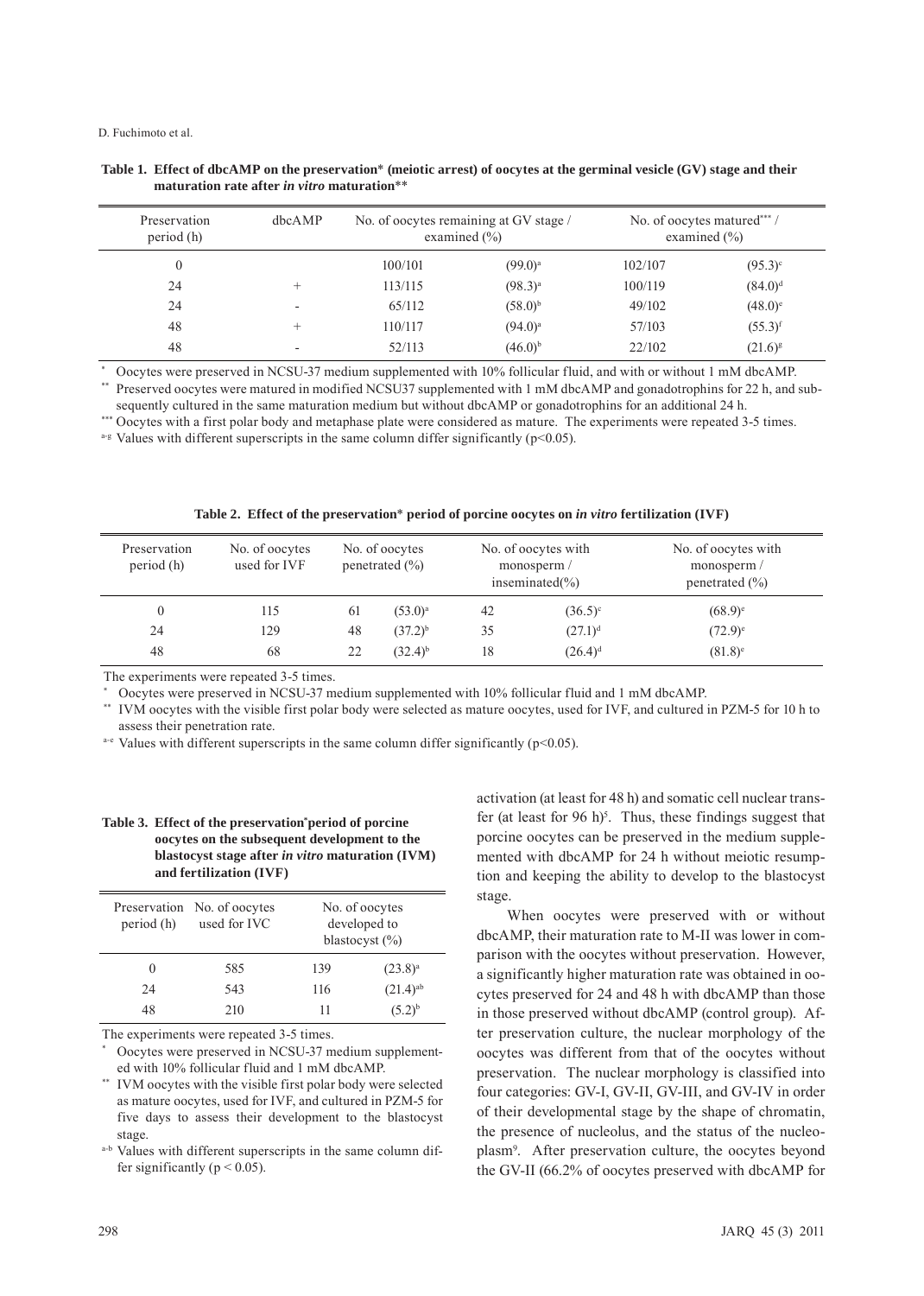24h) appeared after preservation, whereas almost all the oocytes without preservation were at the GV-I stage (96.5%). It has been suggested that the synchronization of the oocytes at the GV-II stage at 20 h after the start of the maturation culture is related to efficient *in vitro* production of IVM/IVF embryos<sup>4</sup>.

It is an important issue to clarify the reason for the low maturation rate in the control group (without dbcAMP). Considering that approximately half of the oocytes preserved without dbcAMP remained at the GV stage and the rest underwent germinal vesicle breakdown (GVBD) after preservation for both 24 and 48 h, the meiotic resumption was induced without gonadotrophins in half of the preserved oocytes during the first 24 h of preservation without dbcAMP. In fact, when oocytes were preserved for 24 h without dbcAMP, 5.8% and 32.6% of them matured to the first and second meiotic metaphases, respectively, which are nearly equal to those of oocytes preserved for 48 h without dbcAMP (17.4% and 34.2%, respectively). When the oocytes preserved without dbcAMP for 24 h were cultured in the maturation medium, their maturation rate to M-II (48.0%) was close to that of the oocytes that underwent GVBD during 24 h of preservation. Thus, it can be suggested that in the case of preservation for 24 h the oocytes observed as mature after IVM were derived from oocytes that underwent GVBD at the end of the preservation period. On the other hand, in the case of preservation for 48 h, the rate of oocytes matured to M-II after the preservation (34.2%) was higher than that for the preserved oocytes after IVM culture (21.6%). Thus, it can be suggested that the preserved oocytes underwent degenerative progression during IVM culture, and the oocytes observed as immature were derived from the oocytes that remained at the GV stage after the preservation period. From these results it can be suggested that the properties of oocytes concerned with meiotic resumption or GVBD were altered during the preservation without dbcAMP, and oocytes could not perform GVBD and were arrested at the GV stage, regardless of the conditions for oocyte maturation. Thus, the low maturation rate in the oocytes preserved without dbcAMP may be explained by the failure of meiotic resumption of the oocytes preserved without dbcAMP that remained at the GV stage and by the presence of the degenerated oocytes that underwent GVBD.

When preserved for 24 h, the rate of PB oocyte penetrated became significantly lower than that of PB oocytes without preservation. Cumulus cells have been known to affect several events around fertilization, which include the attachment of sperm to oocytes, acrosome reaction, and the penetration of sperm into zona pellucida<sup>1</sup>. Indeed, it was reported that the morphological change of cumulus-oocyte complex occurred during preservation and IVM<sup>5</sup>. Furthermore, a moderate number of follicle cells could facilitate sperm penetration of porcine follicular oocytes and male pronuclear formation<sup>6</sup>. Thus, in this study, we performed IVF using denuded (cumulus cell free) oocytes in order to compare only the quality of the oocytes including zona pellucida, excluding the influence of cumulus cells on IVF. However, even without cumulus cells during insemination, the preservation of COCs for 24 h by exposure to dbcAMP had detrimental effects on the sperm penetration of the preserved oocytes in this study. The alterations in the morphology of zona pellucida were reported to occur during IVM, and it was accompanied by functional changes such as sperm-binding patterns<sup>14</sup>. Thus, the detrimental effects of oocyte preservation on sperm penetration may be explained by the reduced ability of zona pellucida to promote acrosome reaction or sperm attachment during preservation with dbcAMP. However, the effect was neutralized during IVC of IVF oocytes for five days, resulting in the same rates of development to the blastocyst stage between oocytes with or without preservation. The reason for the neutralization is not clear. However, an explanation may be that during preservation oocytes exposed to cysteine in the medium consequently obtained factors related to developmental competence restricted to fertilized oocytes such as glutathione<sup>1,13</sup>. Furthermore, it was reported that an exposure of oocytes from pre-pubertal gilts to dbcAMP improved their development to the blastocyst stage through the accumulation of cAMP<sup>2,4</sup>. Thus, it can be suggested that the developmental ability of oocytes preserved with dbcAMP was improved as a consequence of the longtime exposure to dbcAMP.

A major issue with porcine IVF technique is that many embryos have aberrant ploidy, mainly because of polyspermic penetration, and this phenomenon is partly caused by the fertilization of first meiotic metaphase I stage oocytes, which are arrested at the metaphase of 1<sup>st</sup> meiosis<sup>16</sup>. Thus, in this study, we used PB oocytes for IVF after checking the maturation status by confirming the existence of the first polar body in the perivitelline space of the oocytes.

#### **Conclusion**

The present results indicate that this preservation method using dbcAMP for porcine oocytes can be applied not only to produce SCNT embryos but also IVF embryos. In particular, it is very effective when large quantities of oocytes are needed, and it also enables flexible schedules to produce the embryos *in vitro*. However, it should be noted that it is necessary to investigate wheth-